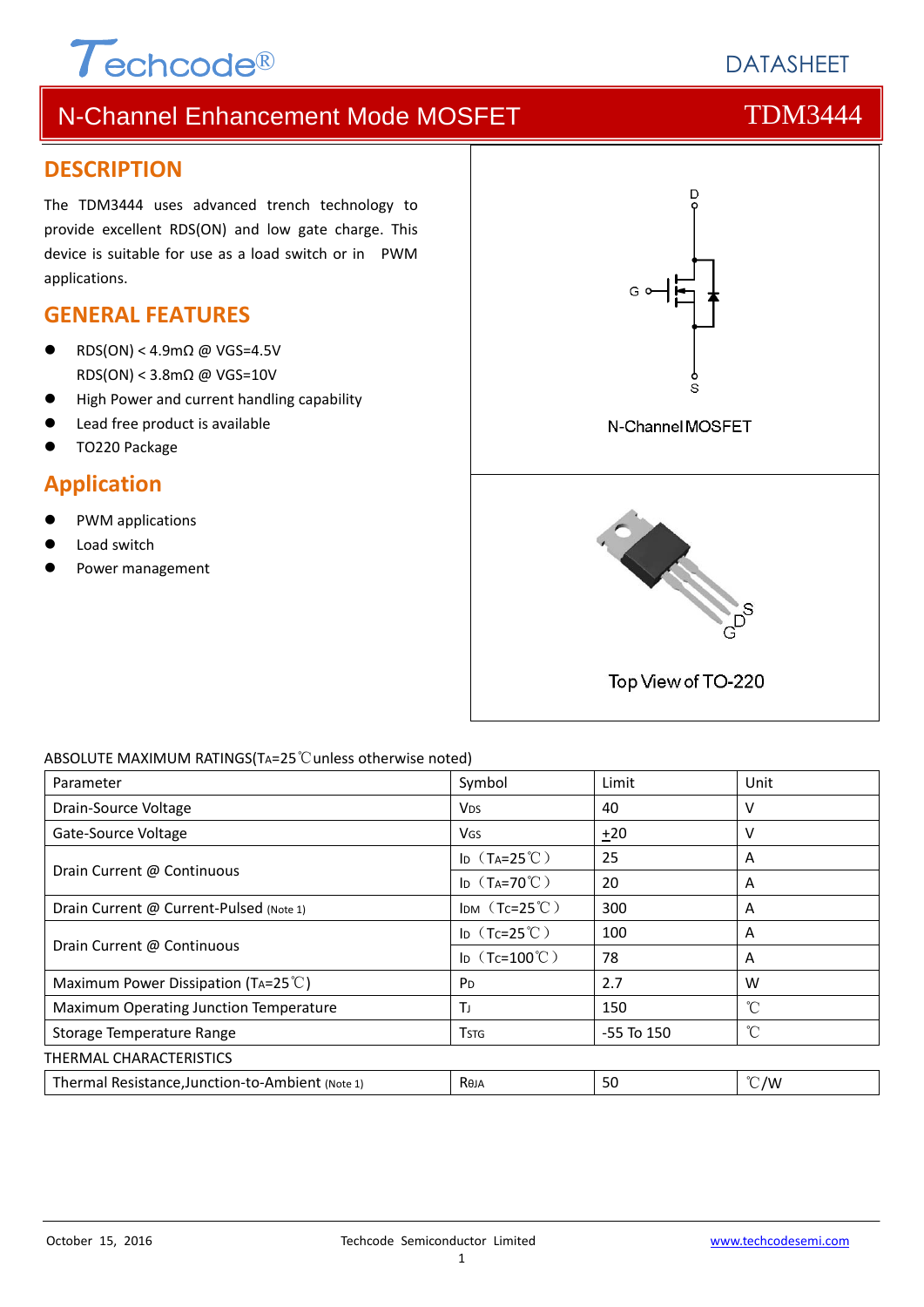

### **ELECTRICAL CHARACTERISTICS (TA=25**℃**unless otherwise noted)**

| Parameter                                 | Symbol                  | Condition                                         | Min                      | Typ                          | Max                      | Unit      |  |  |  |
|-------------------------------------------|-------------------------|---------------------------------------------------|--------------------------|------------------------------|--------------------------|-----------|--|--|--|
| OFF CHARACTERISTICS                       |                         |                                                   |                          |                              |                          |           |  |  |  |
| Drain-Source Breakdown Voltage            | <b>BV<sub>DSS</sub></b> | VGS=0V ID=250µA<br>40                             |                          | $\qquad \qquad \blacksquare$ | $\overline{\phantom{a}}$ | $\vee$    |  |  |  |
| Zero Gate Voltage Drain Current           | <b>l</b> <sub>pss</sub> | VDS=32V,VGS=0V                                    |                          |                              | $\mathbf{1}$             | $\mu$ A   |  |  |  |
| Gate-Body Leakage Current                 | <b>I</b> GSS            | VGS=±20V,VDS=0V                                   | $\overline{a}$           | $\sim$                       | ±100                     | nA        |  |  |  |
| <b>ON CHARACTERISTICS (Note 2)</b>        |                         |                                                   |                          |                              |                          |           |  |  |  |
| <b>Gate Threshold Voltage</b>             | VGS(th)                 | VDS=VGS, ID=250µA                                 | 1.4                      | 1.7                          | 2.5                      | $\vee$    |  |  |  |
| Drain-Source On-State Resistance          | R <sub>DS</sub> (ON)    | VGS=4.5V, ID=20A                                  | $\overline{a}$           | 3.1                          | 4.9                      | $m\Omega$ |  |  |  |
|                                           |                         | VGS=10V, ID=25A                                   | $\overline{a}$           | 2.5                          | 3.8                      | $m\Omega$ |  |  |  |
| <b>DYNAMIC CHARACTERISTICS (Note4)</b>    |                         |                                                   |                          |                              |                          |           |  |  |  |
| Input Capacitance                         | Ciss                    | VDS=20V, VGS=0V, F=1.0MHz                         | $\overline{\phantom{a}}$ | 2650                         | $\blacksquare$           | PF        |  |  |  |
| <b>Output Capacitance</b>                 | Coss                    |                                                   | $\overline{\phantom{a}}$ | 750                          | $\Box$                   | PF        |  |  |  |
| Reverse Transfer Capacitance              | Crss                    |                                                   | $\overline{a}$           | 88                           | $\frac{1}{2}$            | PF        |  |  |  |
| <b>SWITCHING CHARACTERISTICS (Note 3)</b> |                         |                                                   |                          |                              |                          |           |  |  |  |
| Turn-on Delay Time                        | $td($ on $)$            | VDS=20V, RL=20 $\Omega$ , VGEN=10V, RG=6 $\Omega$ | $\blacksquare$           | 17                           | $\blacksquare$           | nS        |  |  |  |
| Turn-on Rise Time                         | tr                      | $ID=1A$                                           | $\overline{a}$           | 11.5                         | $\frac{1}{2}$            | nS        |  |  |  |
| Turn-Off Delay Time                       | td(off)                 |                                                   |                          | 36                           | $\overline{\phantom{a}}$ | nS        |  |  |  |
| Turn-Off Fall Time                        | tf                      |                                                   | $\overline{a}$           | 31                           | $\overline{a}$           | nS        |  |  |  |
| <b>Total Gate Charge</b>                  | Qg                      | VDS=20V,ID=25A,VGS=4.5V                           | $\blacksquare$           | 17                           | $\overline{a}$           | nC        |  |  |  |
| Gate-Source Charge                        | Qgs                     |                                                   | $\overline{a}$           | $\overline{7}$               | $\overline{a}$           | nC        |  |  |  |
| Gate-Drain Charge                         | Qgd                     |                                                   |                          | 5.3                          | $\overline{a}$           | nC        |  |  |  |
| Body Diode Reverse Recovery Time          | Trr                     | IF=5A, dl/dt=100A/µs                              |                          | 38                           | $\overline{a}$           | nS        |  |  |  |
| Body Diode Reverse Recovery Charge        | Qrr                     |                                                   | L                        | 35                           | $\overline{a}$           | nC        |  |  |  |
| DRAIN-SOURCE DIODE CHARACTERISTICS        |                         |                                                   |                          |                              |                          |           |  |  |  |
| Diode Forward Voltage (Note 2)            | <b>V</b> sp             | VGS=0V,Is=20A                                     | $\overline{a}$           | 0.8                          | 1.1                      | $\vee$    |  |  |  |

NOTES:

1. Pulse width limited by max. junction temperature.

2. Pulse Test: Pulse Width  $\leq 300$ μs, Duty Cycle  $\leq 2\%$ .

3. Guaranteed by design, not subject to production testing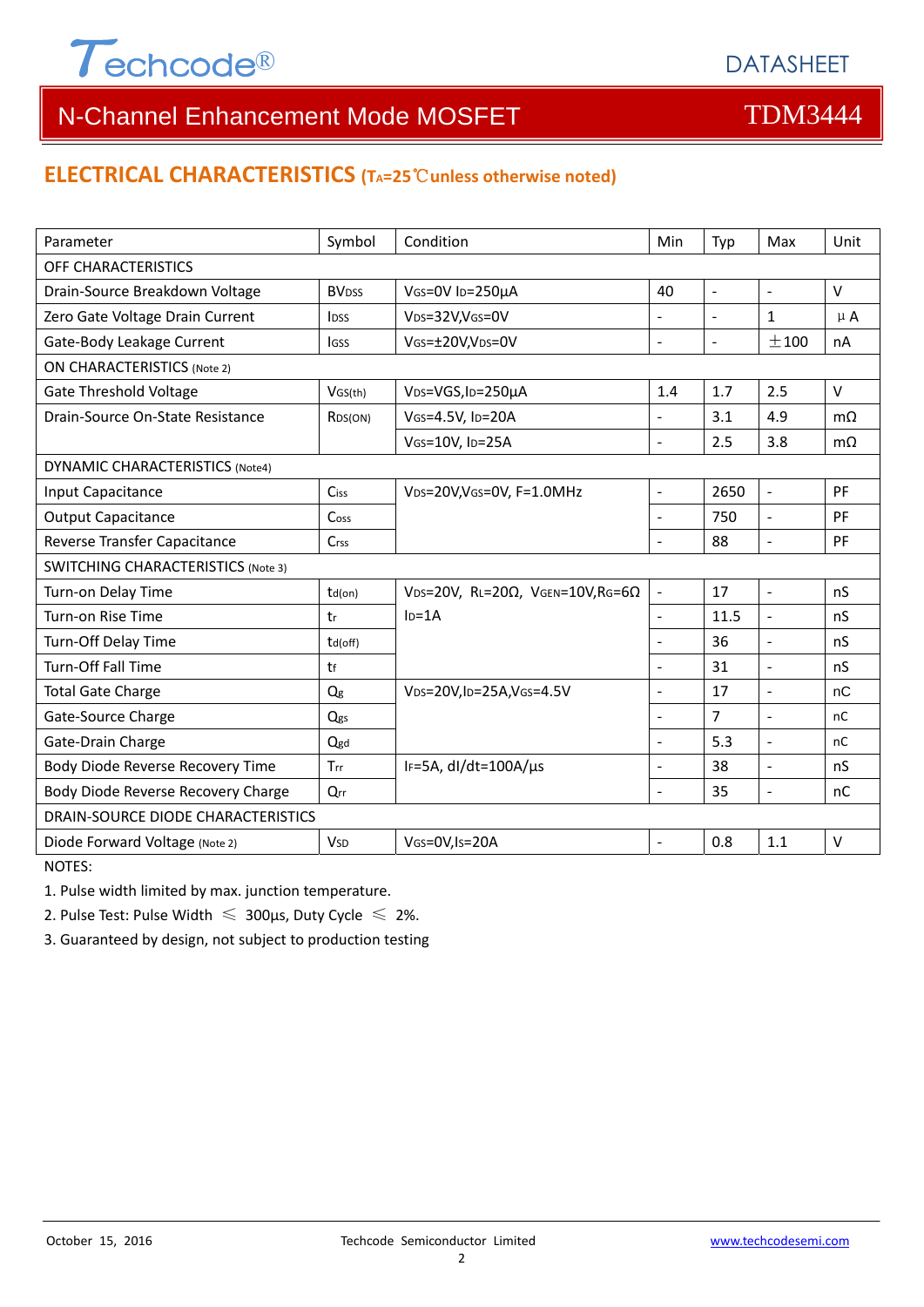

# **Typical Operating Characteristics**





#### **Thermal Transient Impedance**

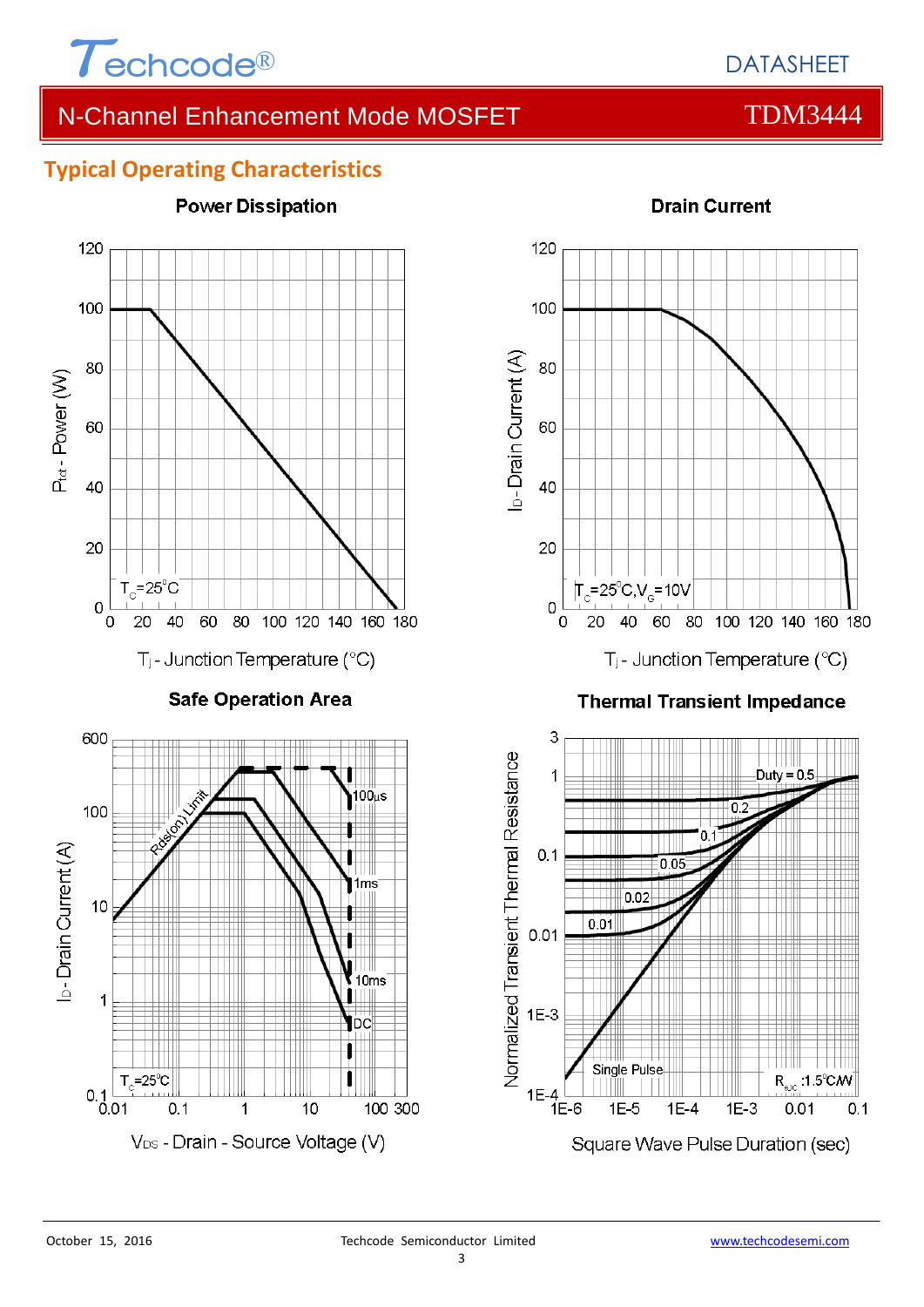

## **Typical Operating Characteristics(Cont.)**



### **Safe Operation Area**

 $\overline{2}$ Normalized Transient Thermal Resistance Duty =  $0.5$ 1  $0.1$ 0.09  $0.1$ n n  $0.01$ **Single Pulse** Mounted on 1in<sup>2</sup> pad  $R_{\text{eJA}}$  :55<sup>c</sup>CAV

Square Wave Pulse Duration (sec)

 $0.1$ 

### **Drain-Source On Resistance**

 $\mathbf{1}$ 

 $10$ 

100 1000



# **Thermal Transient Impedance**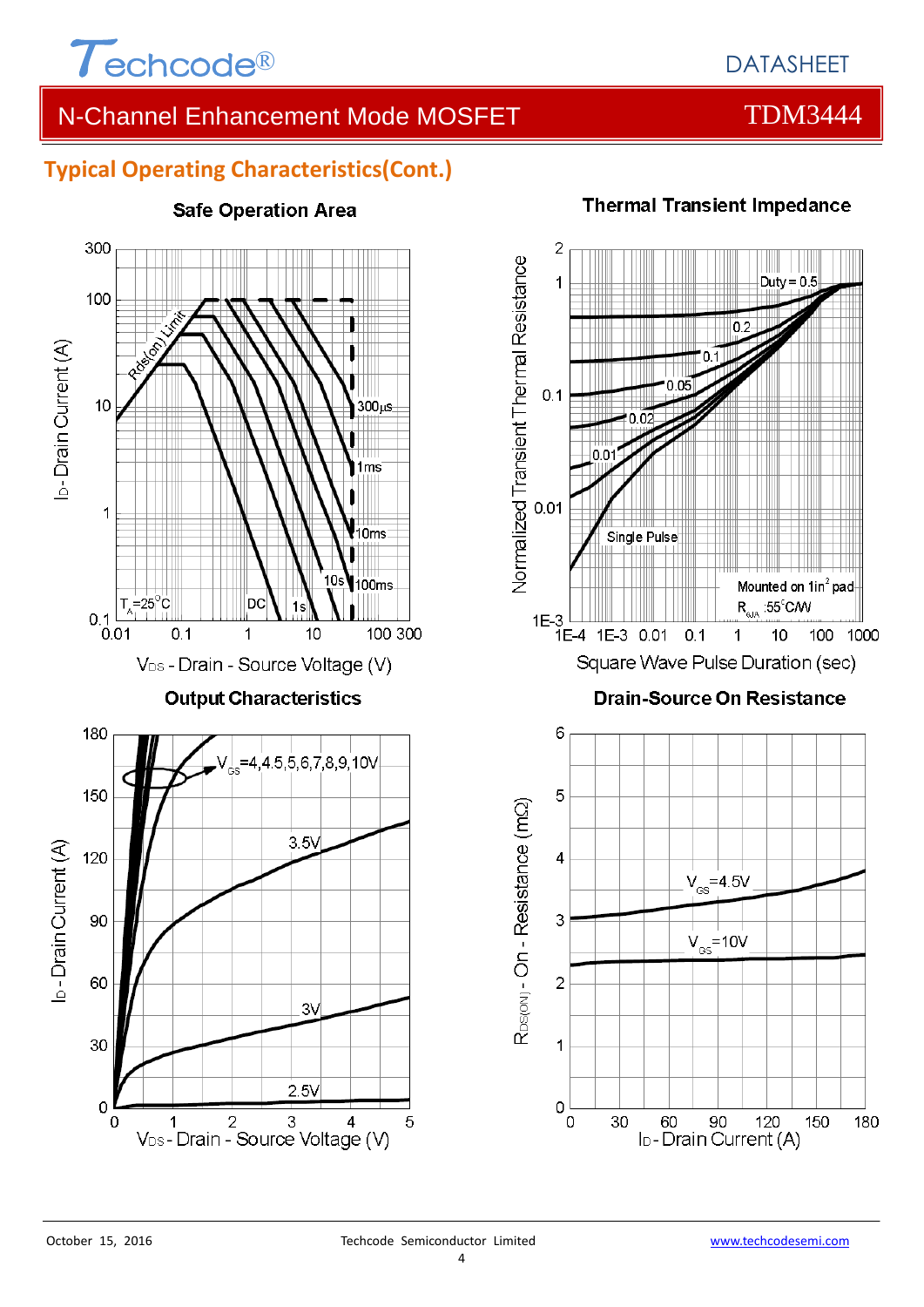

# **Typical Operating Characteristics (Cont.)**



#### **Gate-Source On Resistance**



#### **Source-Drain Diode Forward**

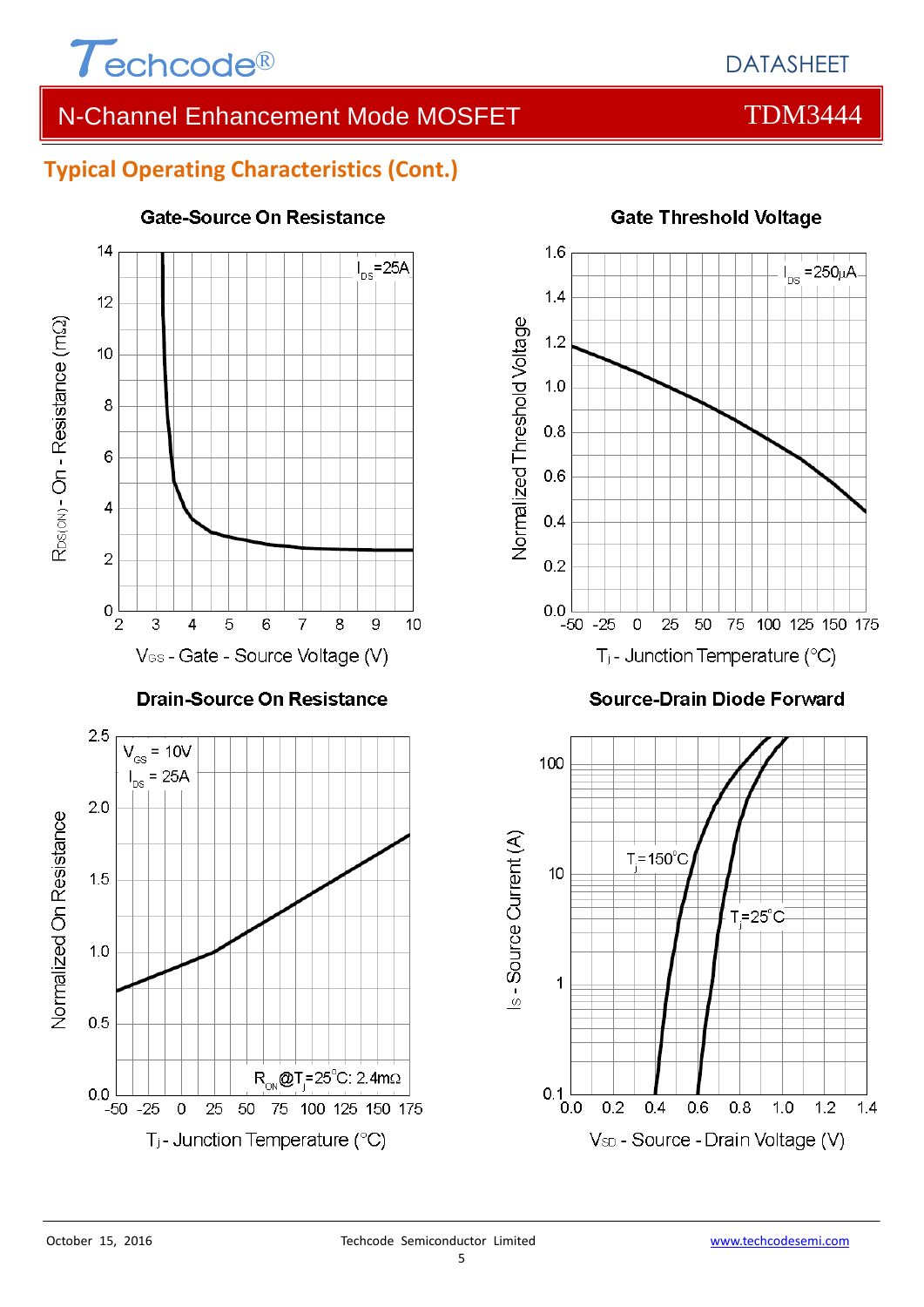

# **Typical Operating Characteristics (Cont.)**



#### **Capacitance**



#### **Gate Charge**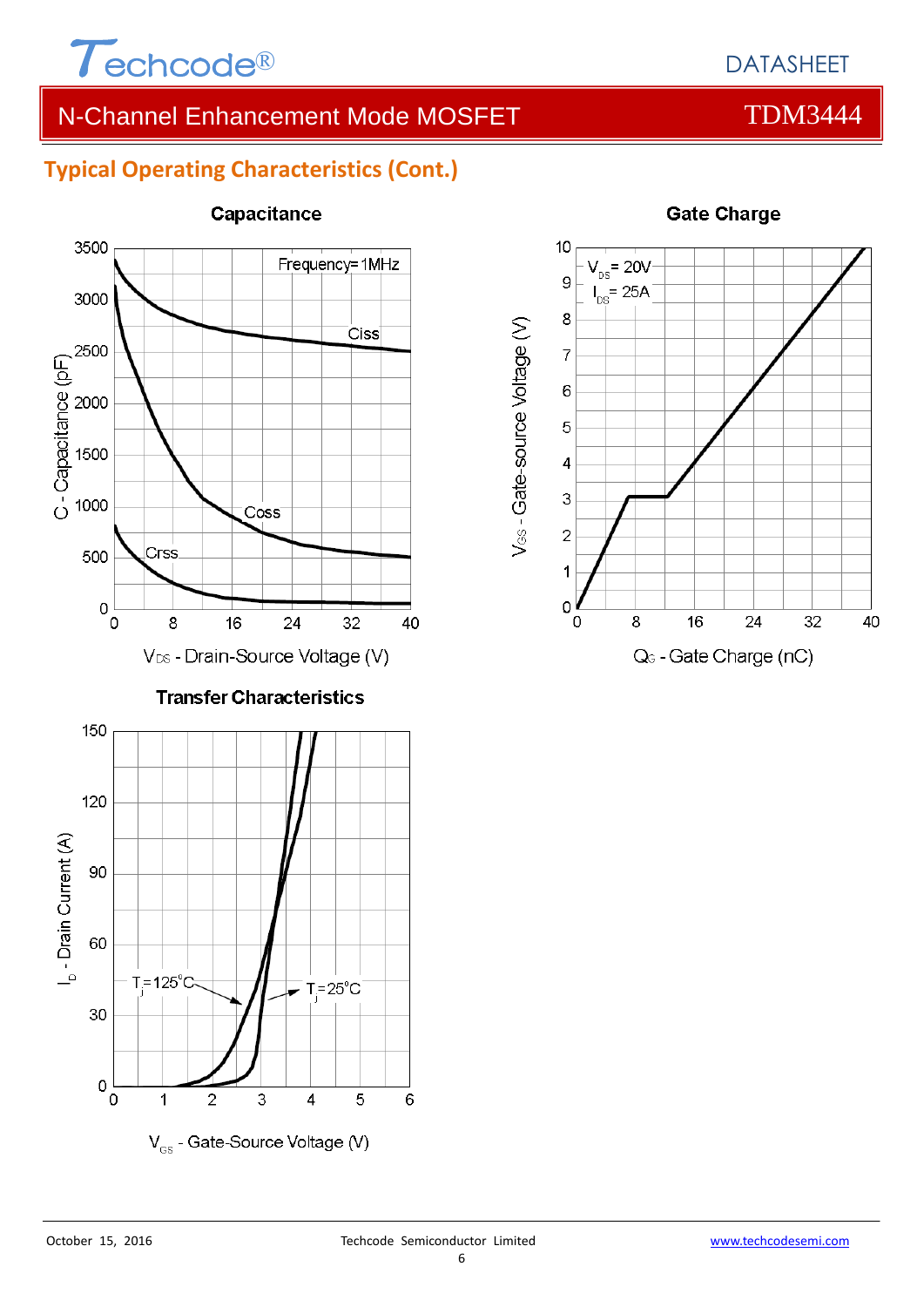

# **Package Information**

#### TO220 Package





Δ

|                | TO-220             |       |               |       |  |  |
|----------------|--------------------|-------|---------------|-------|--|--|
| <b>PODE-50</b> | <b>MILLIMETERS</b> |       | <b>INCHES</b> |       |  |  |
|                | MIN.               | MAX.  | MIN.          | MAX.  |  |  |
| А              | 3.56               | 4.83  | 0.140         | 0.190 |  |  |
| A1             | 0.51               | 1.40  | 0.020         | 0.055 |  |  |
| A <sub>2</sub> | 2.03               | 2.92  | 0.080         | 0.115 |  |  |
| b              | 0.38               | 1.02  | 0.015         | 0.040 |  |  |
| b2             | 1.14               | 1.78  | 0.045         | 0.070 |  |  |
| C              | 0.36               | 0.61  | 0.014         | 0.024 |  |  |
| D              | 14.22              | 16.51 | 0.560         | 0.650 |  |  |
| D1             | 8.38               | 9.30  | 0.330         | 0.366 |  |  |
| D <sub>2</sub> | 12.19              | 13.65 | 0.480         | 0.537 |  |  |
| Е              | 9.65               | 10.67 | 0.380         | 0.420 |  |  |
| E1             | 6.86               | 8.89  | 0.270         | 0.350 |  |  |
| е              | 2.54 BSC           |       | 0.100 BSC     |       |  |  |
| H1             | 5.84               | 6.86  | 0.230         | 0.270 |  |  |
| L              | 12.70              | 14.73 | 0.500         | 0.580 |  |  |
| L1             |                    | 6.35  |               | 0.250 |  |  |
| P              | 3.53               | 4.09  | 0.139         | 0.161 |  |  |
| Q              | 2.54               | 3.43  | 0.100         | 0.135 |  |  |

**RECOMMENDED LAND PATTERN** 



UNIT: mm



DATASHEET